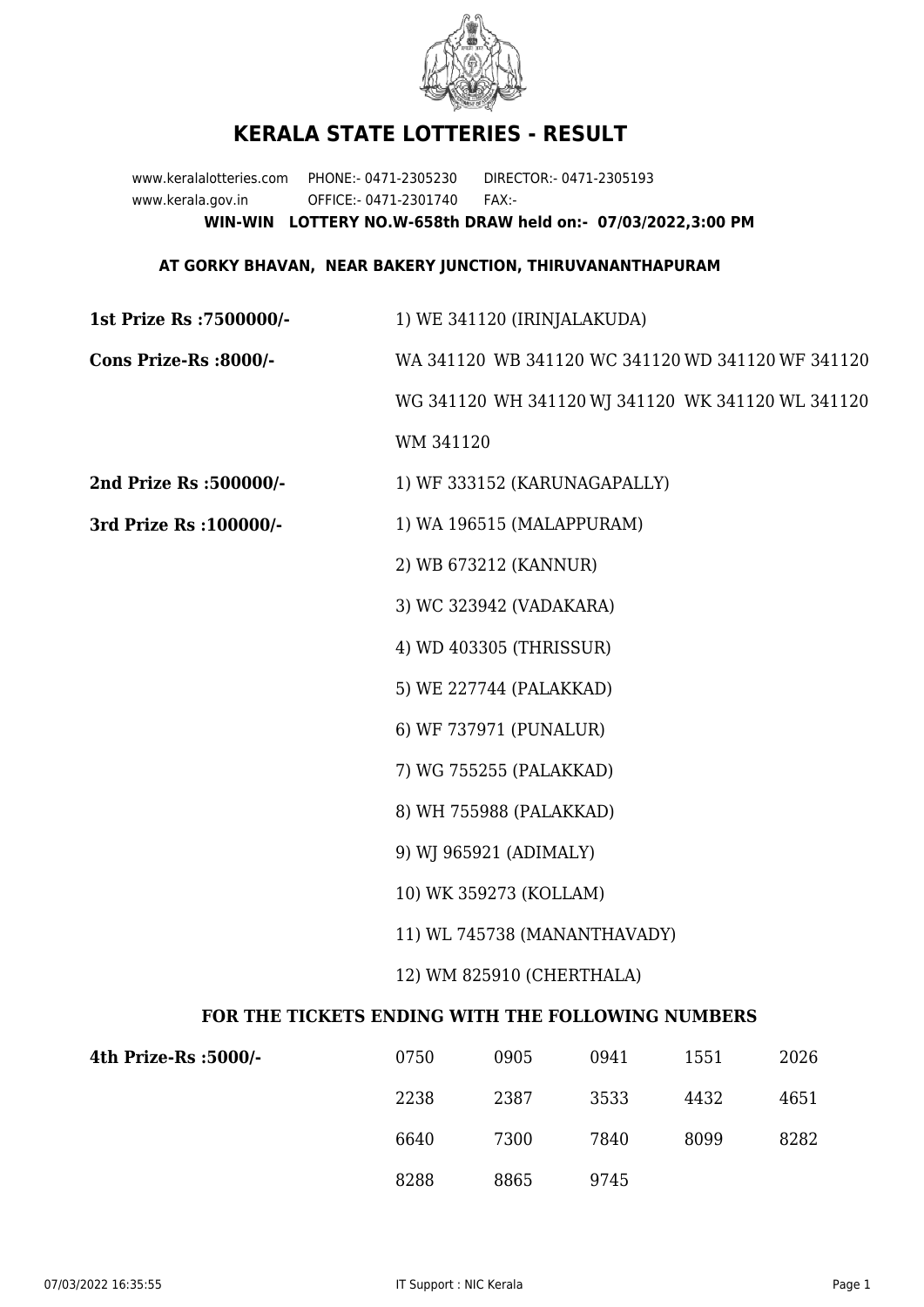| 5th Prize-Rs : 2000/- | 0653 | 3770 | 3922 | 5351 | 5365 |
|-----------------------|------|------|------|------|------|
|                       | 5498 | 5973 | 6701 | 7920 | 9273 |
| 6th Prize-Rs : 1000/- | 0866 | 0968 | 1771 | 1942 | 2280 |
|                       | 3343 | 3410 | 3592 | 4881 | 6136 |
|                       | 6612 | 7513 | 7536 | 8015 |      |
| 7th Prize-Rs :500/-   | 0112 | 0119 | 0376 | 0547 | 0563 |
|                       | 0945 | 1183 | 1471 | 1482 | 1504 |
|                       | 1818 | 1897 | 1932 | 1994 | 2091 |
|                       | 2131 | 2271 | 2323 | 2399 | 2424 |
|                       | 2425 | 2469 | 2860 | 3099 | 3313 |
|                       | 3403 | 3532 | 3599 | 3919 | 4251 |
|                       | 4523 | 4621 | 4841 | 5190 | 5506 |
|                       | 5520 | 5760 | 5815 | 5976 | 5980 |
|                       | 6007 | 6058 | 6139 | 6147 | 6243 |
|                       | 6344 | 6512 | 6542 | 6949 | 6970 |
|                       | 7011 | 7062 | 7083 | 7249 | 7287 |
|                       | 7424 | 7430 | 7459 | 7559 | 7666 |
|                       | 7688 | 7895 | 7953 | 8272 | 8496 |
|                       | 8575 | 8591 | 8719 | 8803 | 8879 |
|                       | 8904 | 8939 | 9022 | 9073 | 9139 |
|                       | 9150 | 9318 | 9428 | 9516 | 9666 |
|                       | 9785 | 9823 |      |      |      |
| 8th Prize-Rs : 100/-  | 0083 | 0131 | 0147 | 0150 | 0208 |
|                       | 0236 | 0340 | 0411 | 0661 | 0685 |
|                       | 0689 | 0780 | 0843 | 0892 | 0951 |
|                       | 0956 | 1017 | 1111 | 1132 | 1242 |
|                       | 1363 | 1438 | 1469 | 1553 | 1556 |
|                       | 1618 | 1640 | 1697 | 1762 | 1973 |
|                       | 2017 | 2099 | 2146 | 2158 | 2523 |